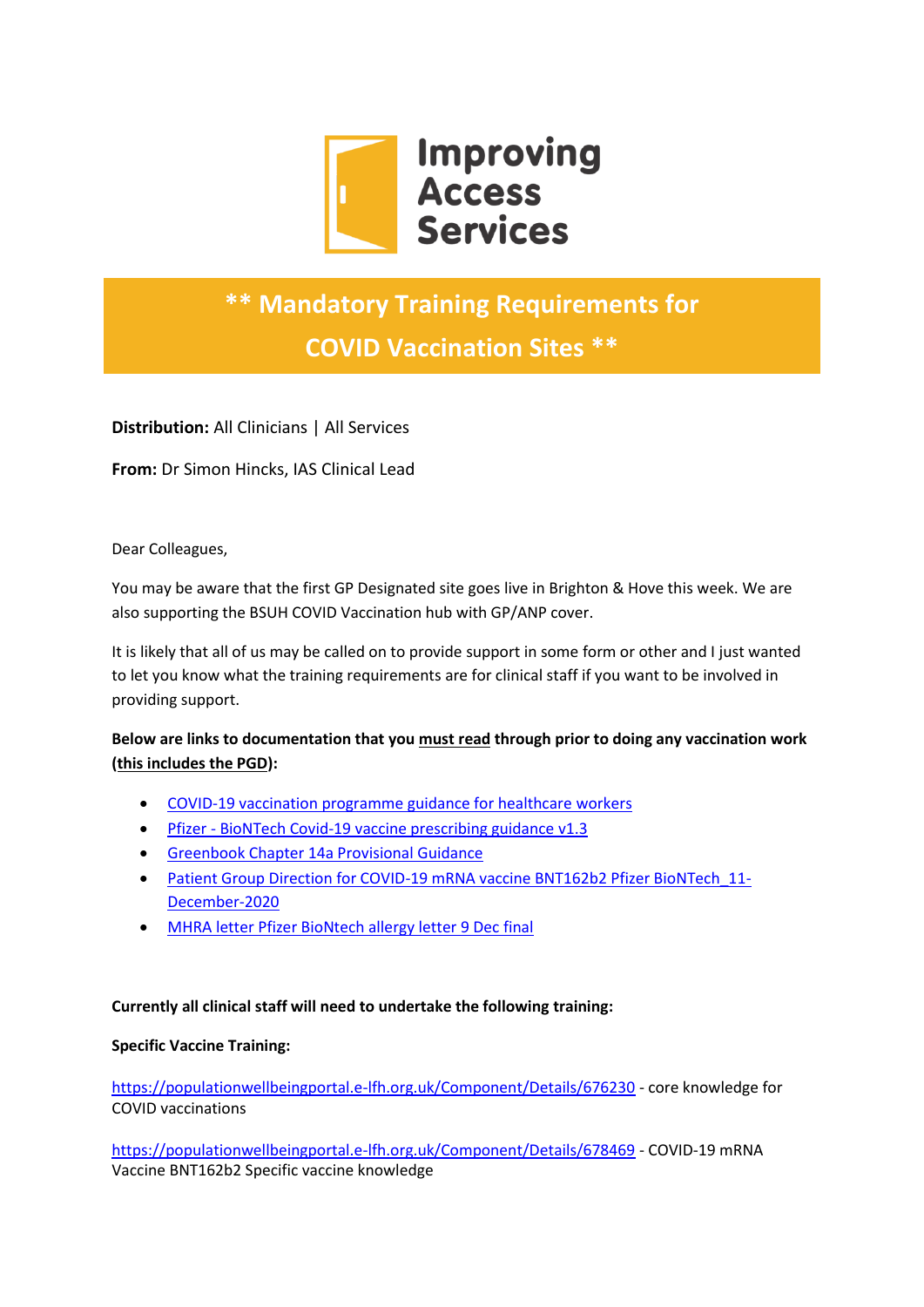For those staff already giving any type of vaccine/Injection please also complete the COVID-19 vaccinator competency self-assessment tool:

<https://www.gov.uk/government/publications/covid-19-vaccinator-competency-assessment-tool>

### **Update your documents on the Workforce Platform:**

There is now a new section on the Workforce Platform under the required by hub to upload these documents (See below for screenshot):

| Here | Dashboard<br><b>Schedule</b><br>Help -<br><b>Hub work</b><br>Job ads -<br>Account -<br>Chat<br>Invoices                                                                                                                                                                                                                    |
|------|----------------------------------------------------------------------------------------------------------------------------------------------------------------------------------------------------------------------------------------------------------------------------------------------------------------------------|
|      | Manage documents<br>You can upload / remove your documents here. Note, some of these are required in order for your account to be visible.<br>* Required by practices<br>* Required by hub<br>My certificates (16)<br>COVID Vaccination training * (for covid vaccinaton hub only)<br>Please upload all relevant documents |
|      | File received (COVID-19 mRNA Vaccine BNT162b2 - Cert 06 12 2020)<br>& Download<br>Remove / replace                                                                                                                                                                                                                         |
|      | COVID Vaccination training * (for covid vaccinaton hub only)<br>Please upload all relevant documents                                                                                                                                                                                                                       |
|      | File received (Core Knowledge COVID Vaccinators)<br>& Download<br>Remove / replace                                                                                                                                                                                                                                         |
|      |                                                                                                                                                                                                                                                                                                                            |

#### **Basic Life Support:**

You will also need to ensure that your BLS is up to date:

<https://portal.e-lfh.org.uk/Component/Details/544281> - Resuscitation - Level 1

<https://portal.e-lfh.org.uk/Component/Details/544338> - Resuscitation Adults - Level 2

#### **Anaphylaxis:**

Please ensure that you also have recent anaphylaxis training:

<https://portal.e-lfh.org.uk/Component/Details/429365>

**\*\*Please ensure as a minimum that all blue starred training documents are up to date on the Workforce Platform\*\***